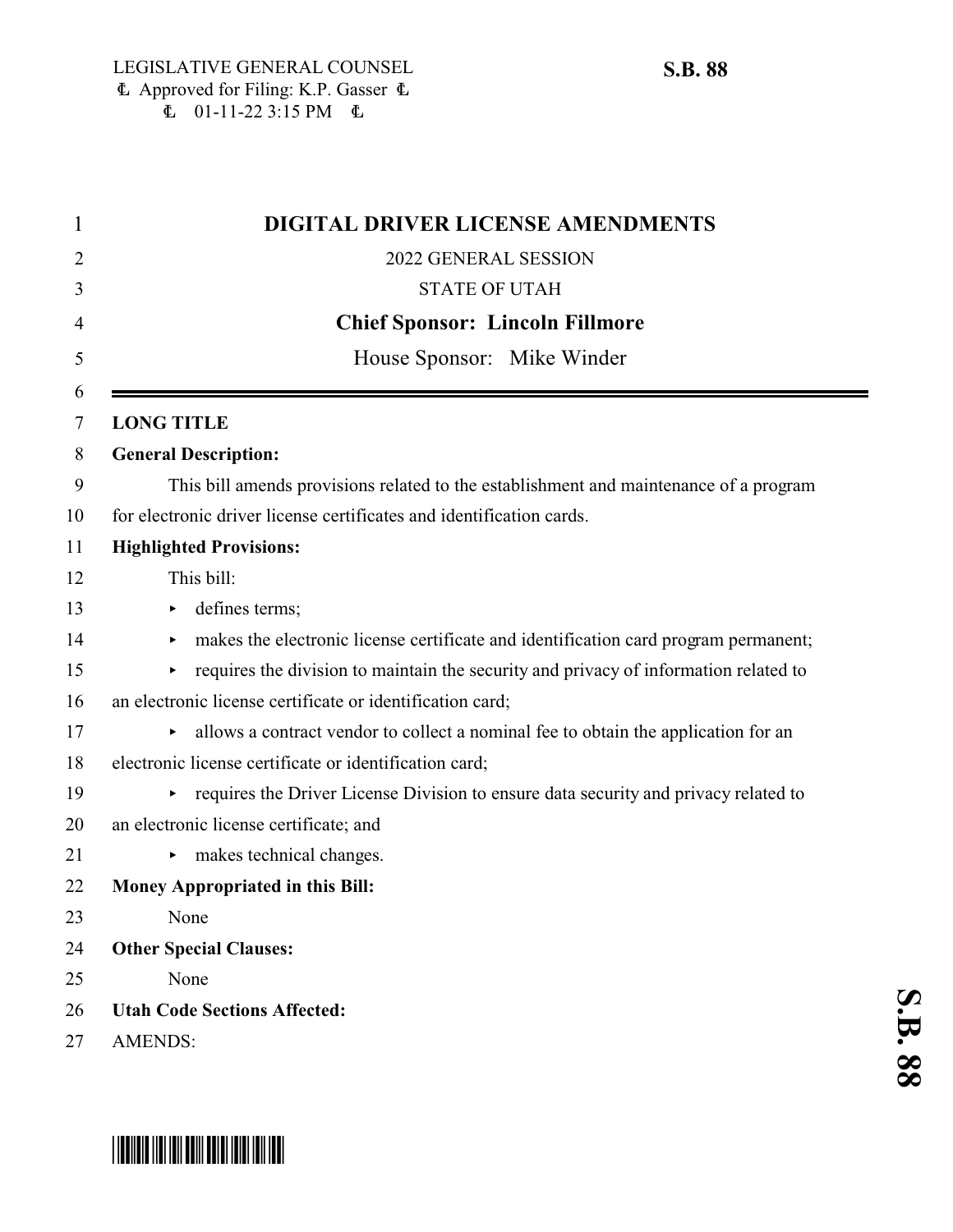<span id="page-1-0"></span>

| 53-3-102, as last amended by Laws of Utah 2021, Chapter 120<br>53-3-235, as last amended by Laws of Utah 2020, Chapter 262 |
|----------------------------------------------------------------------------------------------------------------------------|
|                                                                                                                            |
| Be it enacted by the Legislature of the state of Utah:                                                                     |
| Section 1. Section 53-3-102 is amended to read:                                                                            |
| 53-3-102. Definitions.                                                                                                     |
| As used in this chapter:                                                                                                   |
| (1) "Autocycle" means a motor vehicle that:                                                                                |
| (a) is designed to travel with three or fewer wheels in contact with the ground;                                           |
| (b) is equipped with a steering wheel; and                                                                                 |
| (c) is equipped with seating that does not require the operator to straddle or sit astride                                 |
| the vehicle.                                                                                                               |
| (2) "Cancellation" means the termination by the division of a license issued through                                       |
| error or fraud or for which consent under Section 53-3-211 has been withdrawn.                                             |
| (3) "Class D license" means the class of license issued to drive motor vehicles not                                        |
| defined as commercial motor vehicles or motorcycles under this chapter.                                                    |
| (4) "Commercial driver instruction permit" or "CDIP" means a commercial learner                                            |
| permit:                                                                                                                    |
| (a) issued under Section $53-3-408$ ; or                                                                                   |
| (b) issued by a state or other jurisdiction of domicile in compliance with the standards                                   |
| contained in 49 C.F.R. Part 383.                                                                                           |
| (5) "Commercial driver license" or "CDL" means a license:                                                                  |
| (a) issued substantially in accordance with the requirements of Title XII, Pub. L.                                         |
| 99-570, the Commercial Motor Vehicle Safety Act of 1986, and in accordance with Part 4,                                    |
| Uniform Commercial Driver License Act, which authorizes the holder to drive a class of                                     |
| commercial motor vehicle; and                                                                                              |
| (b) that was obtained by providing evidence of lawful presence in the United States                                        |
| with one of the document requirements described in Subsection $53-3-410(1)(i)(i)$ .                                        |
| (6) (a) "Commercial driver license motor vehicle record" or "CDL MVR" means a                                              |
| driving record that:                                                                                                       |
| (i) applies to a person who holds or is required to hold a commercial driver instruction                                   |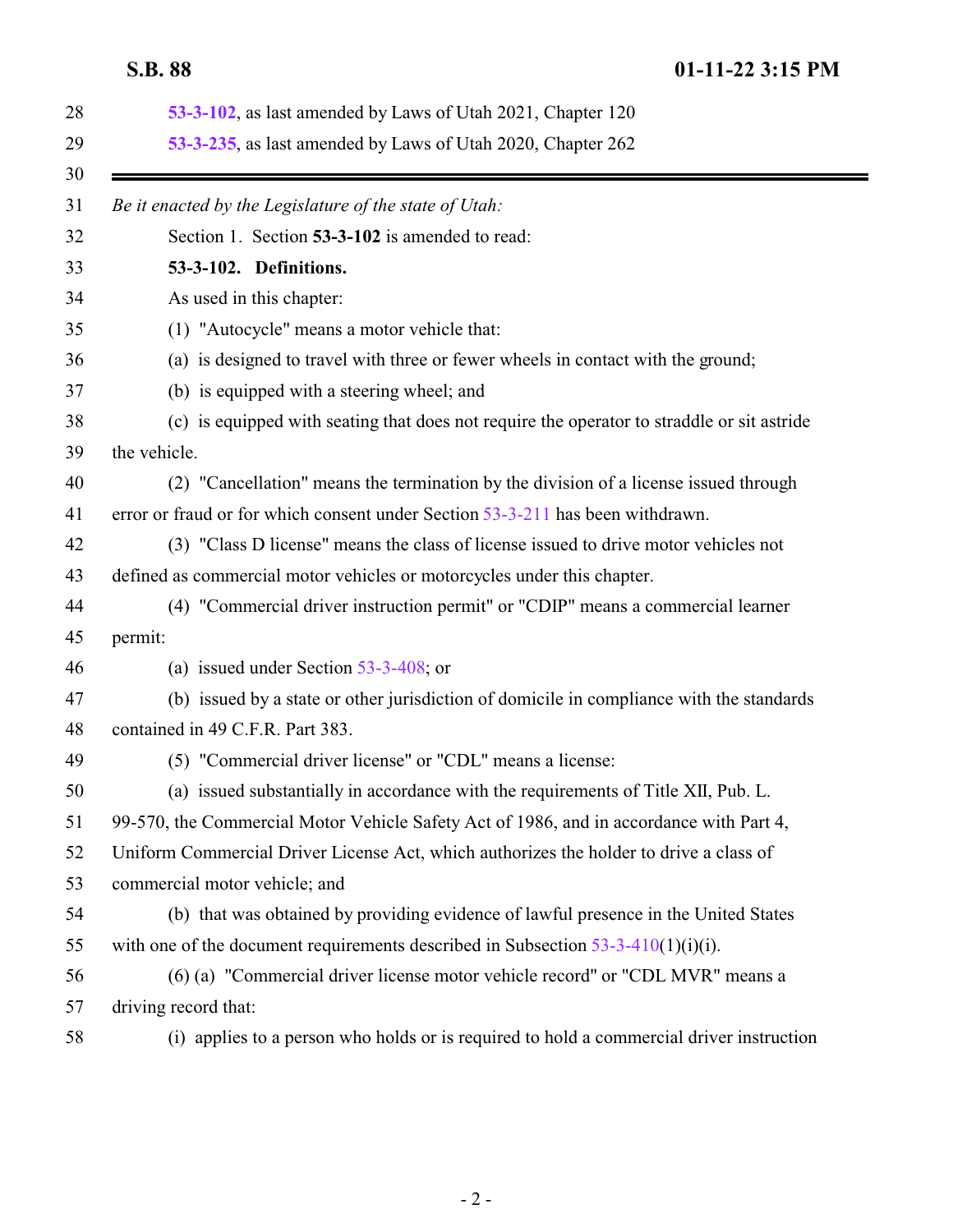permit or a CDL license; and (ii) contains the following: (A) information contained in the driver history, including convictions, pleas held in abeyance, disqualifications, and other licensing actions for violations of any state or local law relating to motor vehicle traffic control, committed in any type of vehicle; (B) driver self-certification status information under Section [53-3-410.1](http://le.utah.gov/UtahCode/SectionLookup.jsp?section=53-3-410.1&session=2022GS); and (C) information from medical certification record keeping in accordance with 49 C.F.R. Sec. 383.73(o). (b) "Commercial driver license motor vehicle record" or "CDL MVR" does not mean a motor vehicle record described in Subsection (30). (7) (a) "Commercial motor vehicle" means a motor vehicle or combination of motor vehicles designed or used to transport passengers or property if the motor vehicle: (i) has a gross vehicle weight rating of 26,001 or more pounds or a lesser rating as determined by federal regulation; (ii) is designed to transport 16 or more passengers, including the driver; or (iii) is transporting hazardous materials and is required to be placarded in accordance with 49 C.F.R. Part 172, Subpart F. (b) The following vehicles are not considered a commercial motor vehicle for purposes of Part 4, Uniform Commercial Driver License Act: (i) equipment owned and operated by the United States Department of Defense when driven by any active duty military personnel and members of the reserves and national guard on active duty including personnel on full-time national guard duty, personnel on part-time training, and national guard military technicians and civilians who are required to wear military uniforms and are subject to the code of military justice; (ii) vehicles controlled and driven by a farmer to transport agricultural products, farm machinery, or farm supplies to or from a farm within 150 miles of his farm but not in operation as a motor carrier for hire; (iii) firefighting and emergency vehicles; (iv) recreational vehicles that are not used in commerce and are driven solely as family or personal conveyances for recreational purposes; and (v) vehicles used to provide transportation network services, as defined in Section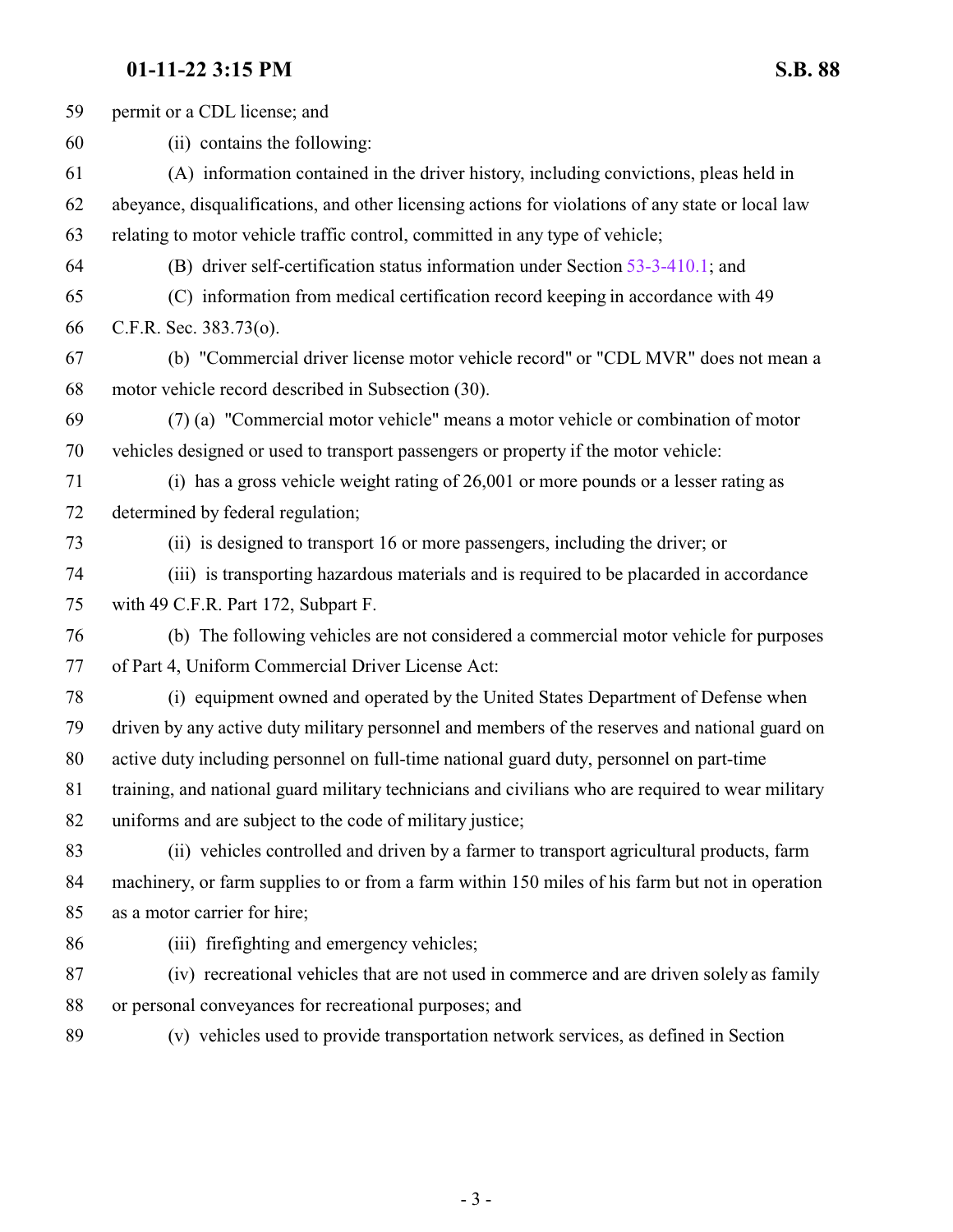| 90  | $13 - 51 - 102$ .                                                                                  |
|-----|----------------------------------------------------------------------------------------------------|
| 91  | (8) "Conviction" means any of the following:                                                       |
| 92  | (a) an unvacated adjudication of guilt or a determination that a person has violated or            |
| 93  | failed to comply with the law in a court of original jurisdiction or an administrative proceeding; |
| 94  | (b) an unvacated forfeiture of bail or collateral deposited to secure a person's                   |
| 95  | appearance in court;                                                                               |
| 96  | (c) a plea of guilty or nolo contendere accepted by the court;                                     |
| 97  | (d) the payment of a fine or court costs; or                                                       |
| 98  | (e) violation of a condition of release without bail, regardless of whether the penalty is         |
| 99  | rebated, suspended, or probated.                                                                   |
| 100 | (9) "Denial" or "denied" means the withdrawal of a driving privilege by the division to            |
| 101 | which the provisions of Title 41, Chapter 12a, Part 4, Proof of Owner's or Operator's Security,    |
| 102 | do not apply.                                                                                      |
| 103 | (10) "Director" means the division director appointed under Section 53-3-103.                      |
| 104 | (11) "Disqualification" means either:                                                              |
| 105 | (a) the suspension, revocation, cancellation, denial, or any other withdrawal by a state           |
| 106 | of a person's privileges to drive a commercial motor vehicle;                                      |
| 107 | (b) a determination by the Federal Highway Administration, under 49 C.F.R. Part 386,               |
| 108 | that a person is no longer qualified to drive a commercial motor vehicle under 49 C.F.R. Part      |
| 109 | $391;$ or                                                                                          |
| 110 | (c) the loss of qualification that automatically follows conviction of an offense listed in        |
| 111 | 49 C.F.R. Part 383.51.                                                                             |
| 112 | (12) "Division" means the Driver License Division of the department created in                     |
| 113 | Section 53-3-103.                                                                                  |
| 114 | (13) "Downgrade" means to obtain a lower license class than what was originally                    |
| 115 | issued during an existing license cycle.                                                           |
| 116 | $(14)$ "Drive" means:                                                                              |
| 117 | (a) to operate or be in physical control of a motor vehicle upon a highway; and                    |
| 118 | (b) in Subsections $53-3-414(1)$ through (3), Subsection $53-3-414(5)$ , and Sections              |
| 119 | 53-3-417 and 53-3-418, the operation or physical control of a motor vehicle at any place within    |
| 120 | the state.                                                                                         |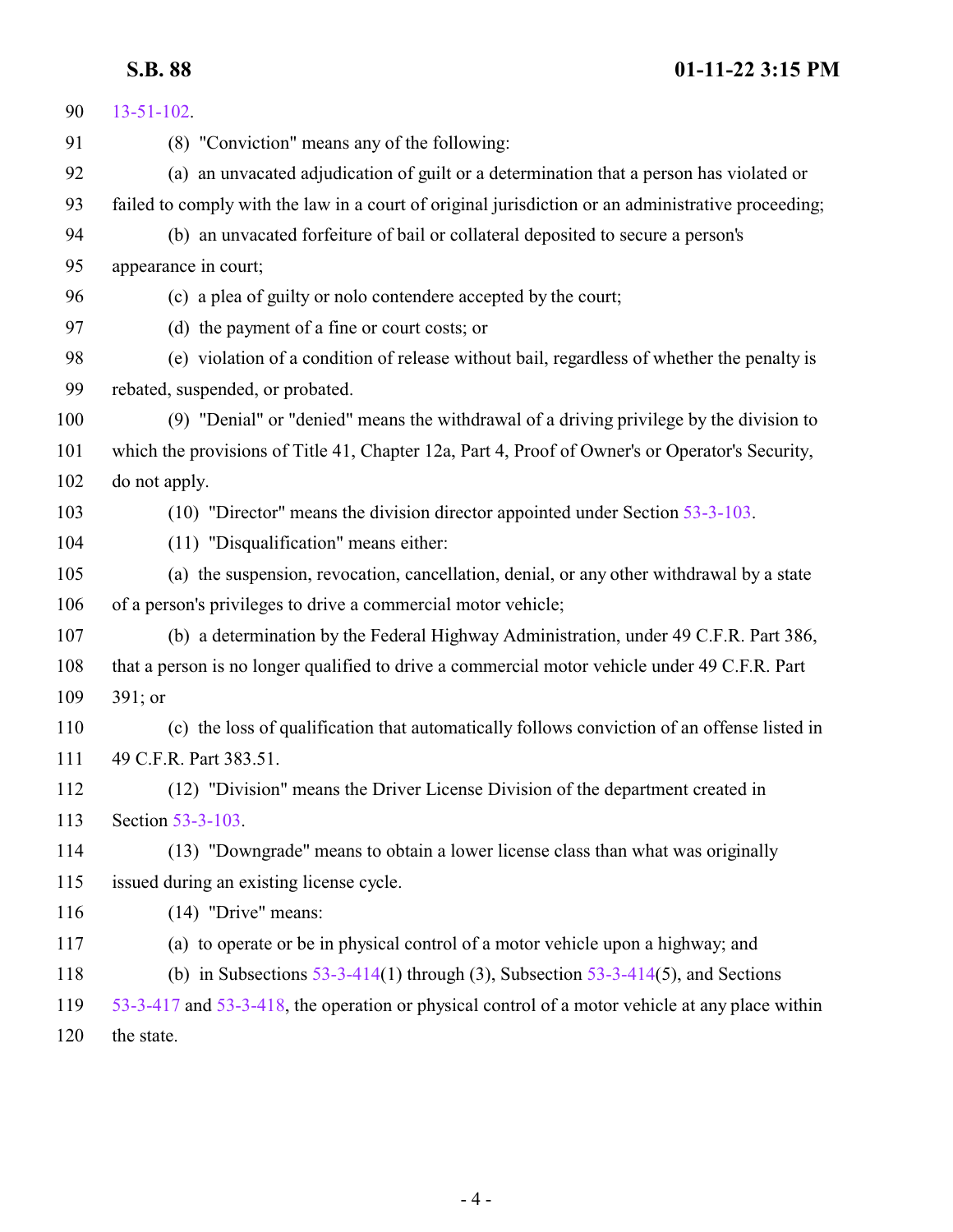| 121 | (15) (a) "Driver" means an individual who drives, or is in actual physical control of a                       |
|-----|---------------------------------------------------------------------------------------------------------------|
| 122 | motor vehicle in any location open to the general public for purposes of vehicular traffic.                   |
| 123 | (b) In Part 4, Uniform Commercial Driver License Act, "driver" includes any person                            |
| 124 | who is required to hold a CDL under Part 4, Uniform Commercial Driver License Act, or                         |
| 125 | federal law.                                                                                                  |
| 126 | (16) "Driving privilege card" means the evidence of the privilege granted and issued                          |
| 127 | under this chapter to drive a motor vehicle to a person whose privilege was obtained without                  |
| 128 | providing evidence of lawful presence in the United States.                                                   |
| 129 | (17) "Electronic license certificate" means the evidence, in an electronic format as                          |
| 130 | described in Section 53-3-235, of a privilege granted under this chapter to drive a motor                     |
| 131 | vehicle.                                                                                                      |
| 132 | (18) "Electronic identification card" means an identification card in an electronic                           |
| 133 | format as described in Section 53-3-235.                                                                      |
| 134 | $[ (18) ] (19)$ "Extension" means a renewal completed in a manner specified by the                            |
| 135 | division.                                                                                                     |
| 136 | $[\frac{(19)}{(20)}]$ "Farm tractor" means every motor vehicle designed and used primarily as a               |
| 137 | farm implement for drawing plows, mowing machines, and other implements of husbandry.                         |
| 138 | $[\frac{120}{2}]$ (21) "Highway" means the entire width between property lines of every way or                |
| 139 | place of any nature when any part of it is open to the use of the public, as a matter of right, for           |
| 140 | traffic.                                                                                                      |
| 141 | $[\frac{(21)}{(22)}]$ "Human driver" means the same as that term is defined in Section                        |
| 142 | $41 - 26 - 102.1$ .                                                                                           |
| 143 | $[\frac{22}{2}]$ (23) "Identification card" means a card issued under Part 8, Identification Card             |
| 144 | Act, to a person for identification purposes.                                                                 |
| 145 | $\left[\frac{(23)}{(23)}\right]$ (24) "Indigent" means that a person's income falls below the federal poverty |
| 146 | guideline issued annually by the U.S. Department of Health and Human Services in the Federal                  |
| 147 | Register.                                                                                                     |
| 148 | $[24]$ (25) "License" means the privilege to drive a motor vehicle.                                           |
| 149 | $[\frac{(25)}{(26)}]$ (26) (a) "License certificate" means the evidence of the privilege issued under         |
| 150 | this chapter to drive a motor vehicle.                                                                        |
| 151 | (b) "License certificate" evidence includes:                                                                  |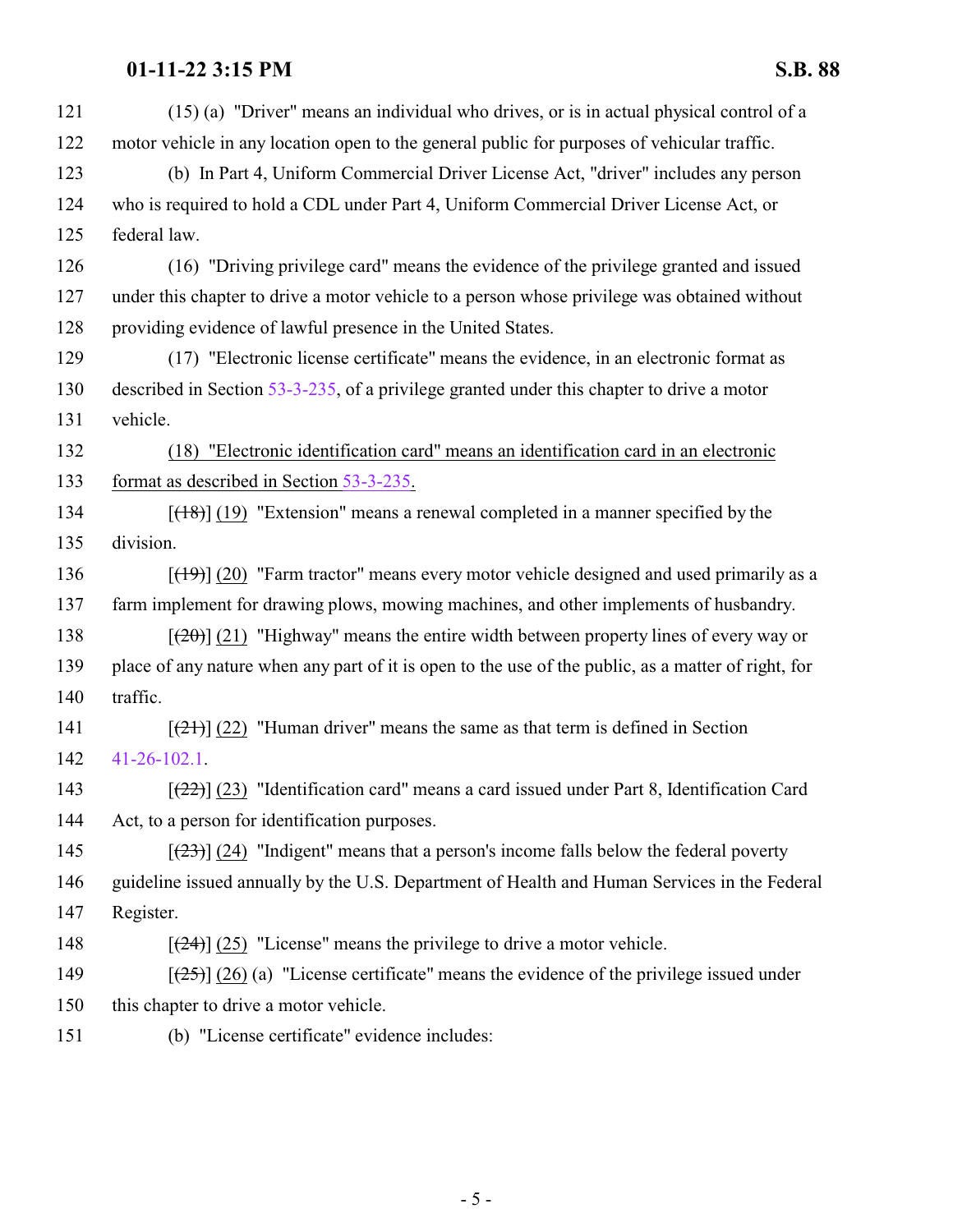| 152 | (i) a regular license certificate;                                                                  |
|-----|-----------------------------------------------------------------------------------------------------|
| 153 | (ii) a limited-term license certificate;                                                            |
| 154 | (iii) a driving privilege card;                                                                     |
| 155 | (iv) a CDL license certificate;                                                                     |
| 156 | (v) a limited-term CDL license certificate;                                                         |
| 157 | (vi) a temporary regular license certificate;                                                       |
| 158 | (vii) a temporary limited-term license certificate; and                                             |
| 159 | (viii) an electronic license certificate created in Section 53-3-235.                               |
| 160 | $[26]$ (27) "Limited-term commercial driver license" or "limited-term CDL" means a                  |
| 161 | license:                                                                                            |
| 162 | (a) issued substantially in accordance with the requirements of Title XII, Pub. L. No.              |
| 163 | 99-570, the Commercial Motor Vehicle Safety Act of 1986, and in accordance with Part 4,             |
| 164 | Uniform Commercial Driver License Act, which authorizes the holder to drive a class of              |
| 165 | commercial motor vehicle; and                                                                       |
| 166 | (b) that was obtained by providing evidence of lawful presence in the United States                 |
| 167 | with one of the document requirements described in Subsection $53-3-410(1)(i)(ii)$ .                |
| 168 | $[\frac{27}{27}]$ (28) "Limited-term identification card" means an identification card issued under |
| 169 | this chapter to a person whose card was obtained by providing evidence of lawful presence in        |
| 170 | the United States with one of the document requirements described in Subsection                     |
| 171 | $53 - 3 - 804(2)(i)(ii)$ .                                                                          |
| 172 | $[28]$ (29) "Limited-term license certificate" means the evidence of the privilege                  |
| 173 | granted and issued under this chapter to drive a motor vehicle to a person whose privilege was      |
| 174 | obtained providing evidence of lawful presence in the United States with one of the document        |
| 175 | requirements described in Subsection $53-3-205(8)(a)(ii)(B)$ .                                      |
| 176 | $[29]$ (30) "Motor vehicle" means the same as that term is defined in Section                       |
| 177 | $41-1a-102$ .                                                                                       |
| 178 | $[30]$ (31) "Motor vehicle record" or "MVR" means a driving record under Subsection                 |
| 179 | $53-3-109(6)(a)$ .                                                                                  |
| 180 | $[31]$ (32) "Motorboat" means the same as that term is defined in Section 73-18-2.                  |
| 181 | $[32]$ (33) "Motorcycle" means every motor vehicle, other than a tractor, having a seat             |
| 182 | or saddle for the use of the rider and designed to travel with not more than three wheels in        |
|     |                                                                                                     |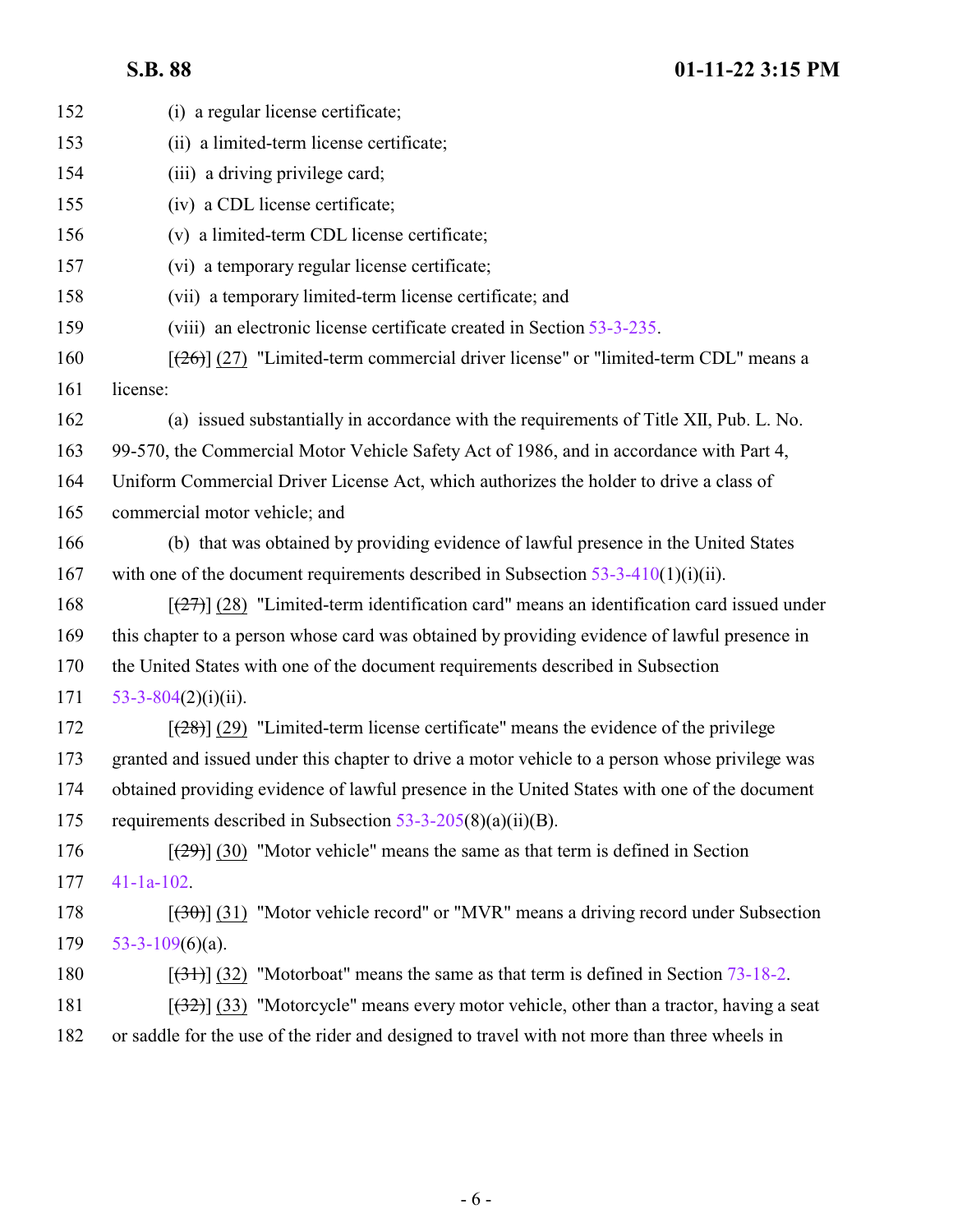| 183 | contact with the ground.                                                                            |
|-----|-----------------------------------------------------------------------------------------------------|
| 184 | $[33]$ (34) "Office of Recovery Services" means the Office of Recovery Services,                    |
| 185 | created in Section 62A-11-102.                                                                      |
| 186 | $[ (34) ]$ (35) "Operate" means the same as that term is defined in Section 41-1a-102.              |
| 187 | $[35]$ (36) (a) "Owner" means a person other than a lien holder having an interest in               |
| 188 | the property or title to a vehicle.                                                                 |
| 189 | (b) "Owner" includes a person entitled to the use and possession of a vehicle subject to            |
| 190 | a security interest in another person but excludes a lessee under a lease not intended as security. |
| 191 | $[ (36) ]$ (37) "Penalty accounts receivable" means a fine, restitution, forfeiture, fee,           |
| 192 | surcharge, or other financial penalty imposed on an individual by a court or other government       |
| 193 | entity.                                                                                             |
| 194 | $[37]$ (38) (a) "Private passenger carrier" means any motor vehicle for hire that is:               |
| 195 | (i) designed to transport 15 or fewer passengers, including the driver; and                         |
| 196 | (ii) operated to transport an employee of the person that hires the motor vehicle.                  |
| 197 | (b) "Private passenger carrier" does not include:                                                   |
| 198 | $(i)$ a taxicab;                                                                                    |
| 199 | (ii) a motor vehicle driven by a transportation network driver as defined in Section                |
| 200 | $13 - 51 - 102$ ;                                                                                   |
| 201 | (iii) a motor vehicle driven for transportation network services as defined in Section              |
| 202 | $13 - 51 - 102$ ; and                                                                               |
| 203 | (iv) a motor vehicle driven for a transportation network company as defined in Section              |
| 204 | 13-51-102 and registered with the Division of Consumer Protection as described in Section           |
| 205 | $13 - 51 - 104$ .                                                                                   |
| 206 | $[38]$ (39) "Regular identification card" means an identification card issued under this            |
| 207 | chapter to a person whose card was obtained by providing evidence of lawful presence in the         |
| 208 | United States with one of the document requirements described in Subsection $53-3-804(2)(i)(i)$ .   |
| 209 | $[39]$ (40) "Regular license certificate" means the evidence of the privilege issued                |
| 210 | under this chapter to drive a motor vehicle whose privilege was obtained by providing evidence      |
| 211 | of lawful presence in the United States with one of the document requirements described in          |
| 212 | Subsection 53-3-205(8)(a)(ii)(A).                                                                   |
| 213 | $[$ (40)] (41) "Renewal" means to validate a license certificate so that it expires at a later      |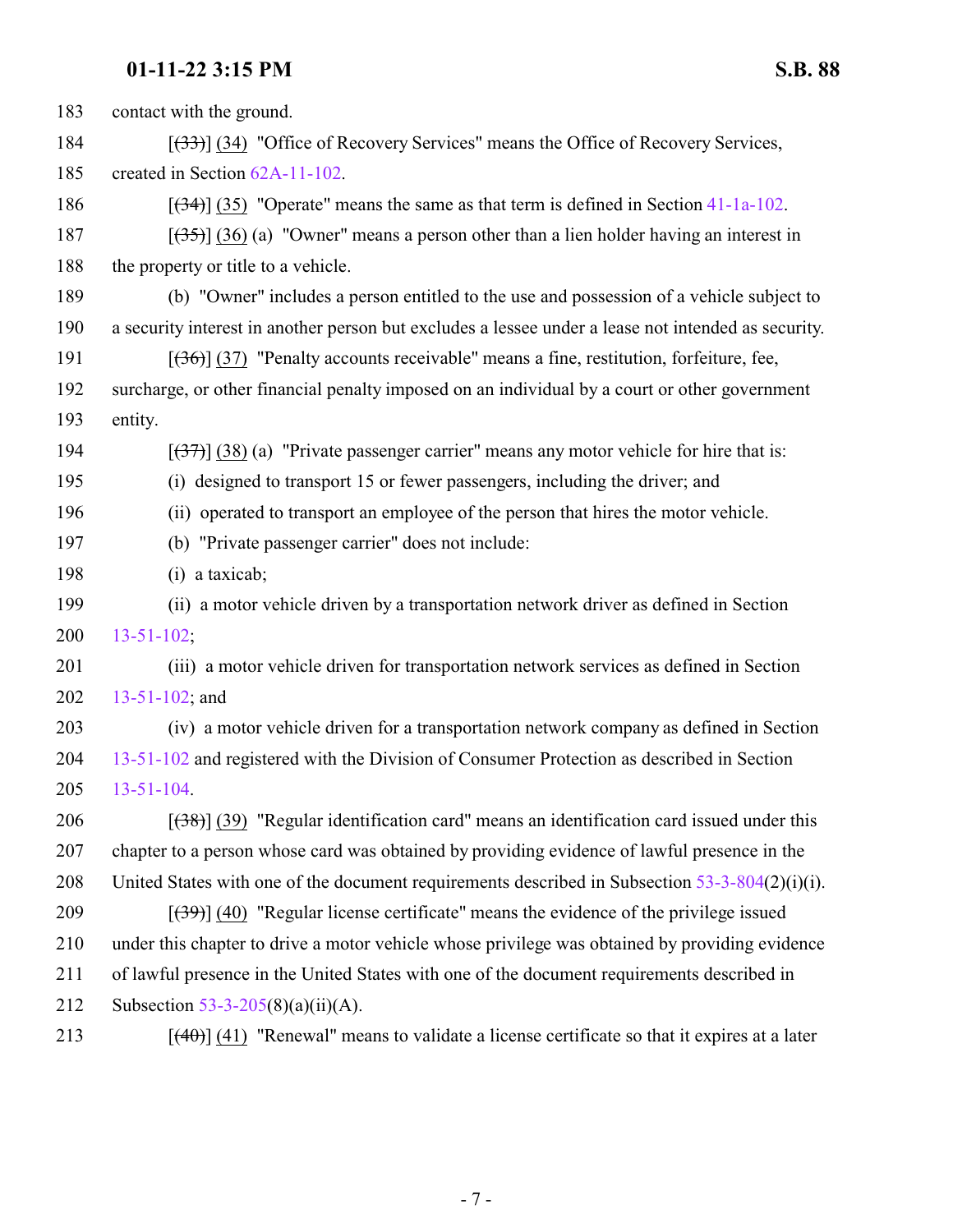| 214 | date.                                                                                          |
|-----|------------------------------------------------------------------------------------------------|
|     |                                                                                                |
| 215 | $[$ (41) (42) "Reportable violation" means an offense required to be reported to the           |
| 216 | division as determined by the division and includes those offenses against which points are    |
| 217 | assessed under Section 53-3-221.                                                               |
| 218 | $[\frac{42}{3}]$ (43) (a) "Resident" means an individual who:                                  |
| 219 | (i) has established a domicile in this state, as defined in Section $41-1a-202$ , or           |
| 220 | regardless of domicile, remains in this state for an aggregate period of six months or more    |
| 221 | during any calendar year;                                                                      |
| 222 | (ii) engages in a trade, profession, or occupation in this state, or who accepts               |
| 223 | employment in other than seasonal work in this state, and who does not commute into the state; |
| 224 | (iii) declares himself to be a resident of this state by obtaining a valid Utah driver         |
| 225 | license certificate or motor vehicle registration; or                                          |
| 226 | (iv) declares himself a resident of this state to obtain privileges not ordinarily extended    |
| 227 | to nonresidents, including going to school, or placing children in school without paying       |
| 228 | nonresident tuition or fees.                                                                   |
| 229 | (b) "Resident" does not include any of the following:                                          |
| 230 | (i) a member of the military, temporarily stationed in this state;                             |
| 231 | (ii) an out-of-state student, as classified by an institution of higher education,             |
| 232 | regardless of whether the student engages in any type of employment in this state;             |
| 233 | (iii) a person domiciled in another state or country, who is temporarily assigned in this      |
| 234 | state, assigned by or representing an employer, religious or private organization, or a        |
| 235 | governmental entity; or                                                                        |
| 236 | (iv) an immediate family member who resides with or a household member of a person             |
| 237 | listed in Subsections $[(42)] (43)(b)(i)$ through (iii).                                       |
| 238 | $[$ (43)] (44) "Revocation" means the termination by action of the division of a licensee's    |
| 239 | privilege to drive a motor vehicle.                                                            |
| 240 | $[$ (44)] (45) (a) "School bus" means a commercial motor vehicle used to transport             |
| 241 | pre-primary, primary, or secondary school students to and from home and school, or to and      |
| 242 | from school sponsored events.                                                                  |
| 243 | (b) "School bus" does not include a bus used as a common carrier as defined in Section         |
| 244 | 59-12-102.                                                                                     |